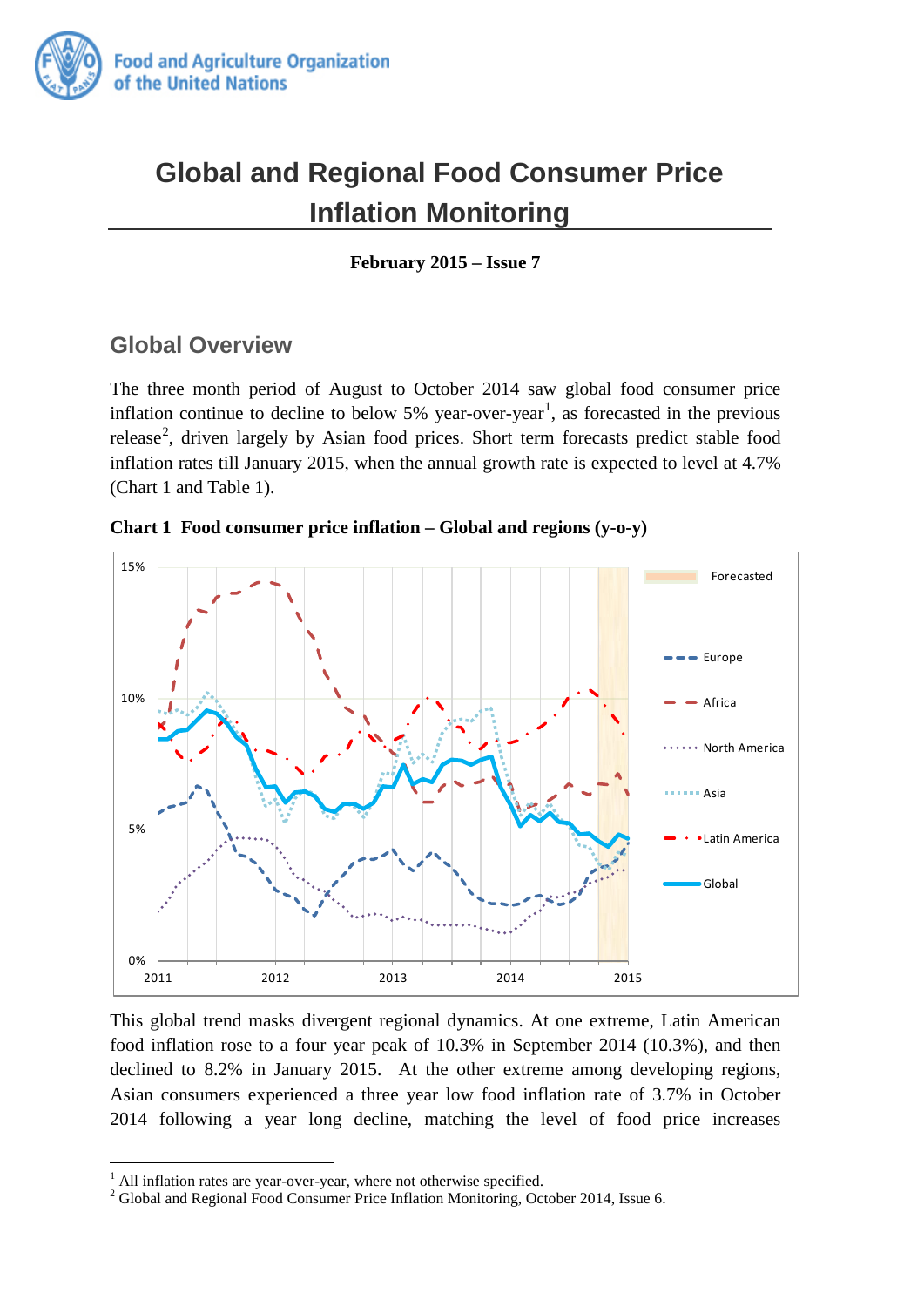experienced since 2011 only in North America and Europe. Asian food price trends were driven by the fall in agricultural commodity prices, as well as region and country-specific factors, described in the previous release<sup>[3](#page-1-0)</sup>.

Africa consumers also benefitted from a downward inflation trend which started from a peak of almost 15% in January 2012, falling to 6.7% in October 2014. Forecasts predict this downward trend to continue for the next three months, falling to 6.3% in January 2015.

Falling oil and commodity prices help explain the recent and forecasted decline in food prices in the developing regions, in line with the latest FAO press release on the FAO Food Price Index<sup>[4](#page-1-1)</sup>, which fell for the eleventh consecutive month in January 2015.

|                                    | <b>Food Price Inflation Rate</b> |      |      |         | <b>Coefficient of variation across countries</b><br>in region |                          |                          |                          |
|------------------------------------|----------------------------------|------|------|---------|---------------------------------------------------------------|--------------------------|--------------------------|--------------------------|
|                                    | 2011                             | 2012 | 2013 | $2014*$ | 2011                                                          | 2012                     | 2013                     | $2014^*$                 |
| World                              | 8.5                              | 6.1  | 7.2  | 5.1     | ÷.                                                            | $\overline{\phantom{a}}$ | $\overline{a}$           | $\overline{a}$           |
| Africa                             | 12.8                             | 11.1 | 6.8  | 6.4     | $\qquad \qquad \blacksquare$                                  | -                        | $\blacksquare$           | $\overline{\phantom{0}}$ |
| Southern Africa                    | 7.0                              | 7.4  | 5.7  | 7.3     | 22.9                                                          | 21.6                     | 12.3                     | 34.2                     |
| Western Africa                     | 9.1                              | 8.4  | 6.7  | 7.8     | 86.8                                                          | 65.5                     | 76.1                     | 132.1                    |
| Northern Africa                    | 9.5                              | 8.5  | 7.7  | 7.5     | 73.7                                                          | 55.3                     | 70.1                     | 88.0                     |
| Central Africa                     | 6.3                              | 8.5  | 4.3  | 5.1     | 106.3                                                         | 110.6                    | 155.8                    | 231.4                    |
| Eastern Africa                     | 22.8                             | 17.9 | 7.2  | 4.2     | 60.5                                                          | 59.2                     | 93.1                     | 102.4                    |
| Latin America and the<br>Caribbean | 8.4                              | 7.9  | 8.9  | 9.4     | $\overline{\phantom{a}}$                                      | $\overline{a}$           | $\overline{a}$           | $\overline{a}$           |
| South America                      | 9.5                              | 8.4  | 10.5 | 11.5    | 51.6                                                          | 45.2                     | 42.9                     | 47.8                     |
| Central America                    | 5.9                              | 6.9  | 5.5  | 5.0     | 62.7                                                          | 52.2                     | 47.3                     | 42.0                     |
| Caribbean                          | 7.2                              | 6.3  | 5.7  | 4.2     | 56.9                                                          | 79.4                     | 66.7                     | 81.0                     |
| Northern America                   | 3.7                              | 2.6  | 1.4  | 2,4     | $\overline{\phantom{a}}$                                      | -                        |                          | ÷,                       |
| Asia                               | 8.9                              | 6.0  | 8.5  | 5.0     | ÷,                                                            | $\overline{a}$           |                          | $\overline{\phantom{a}}$ |
| Eastern Asia                       | 10.6                             | 4.5  | 4.1  | 3.0     | 46.2                                                          | 71.1                     | 75.6                     | 73.3                     |
| South-Eastern Asia                 | 4.9                              | 3.9  | 6.2  | 5.2     | 193.9                                                         | 89.7                     | 82.3                     | 42.3                     |
| Western Asia                       | 6.5                              | 9.6  | 15.7 | 7.4     | 93.8                                                          | 122.9                    | 221.0                    | 133.8                    |
| Southern Asia                      | 8.9                              | 8.1  | 13.3 | 6.9     | 83.1                                                          | 150.6                    | 99.2                     | 75.4                     |
| <b>Europe</b>                      | 5.2                              | 3.0  | 3.3  | 2.7     | $\blacksquare$                                                | $\mathcal{L}$            | $\overline{\phantom{a}}$ | $\overline{\phantom{a}}$ |
| Southern Europe                    | 3.2                              | 2.7  | 2.7  | $-0.4$  | 121.9                                                         | 96.3                     | 118.5                    | 400.0**                  |
| Eastern Europe                     | 8.1                              | 3.1  | 3.9  | 6.7     | 145.7                                                         | 93.5                     | 94.9                     | 83.6                     |
| Northern Europe                    | 5.1                              | 3.0  | 3.1  | 0.02    | 70.6                                                          | 66.7                     | 71.0                     | 12500**                  |
| Western Europe                     | 2.3                              | 2.9  | 2.8  | 0.4     | 108.7                                                         | 55.2                     | 46.4                     | 275.0**                  |

**Table 1 Annual global and regional consumer food price inflation, 2011-2014 (%)**

Note: Annual inflation rates are based on a 12 month average of year-over-year monthly inflation.

\* Include forecasted food price inflation for November and December.

\*\* This CV reflects very low average inflation rates which makes country deviation in inflation rates even higher.

-

 $3$  Global and Regional Food Consumer Price Inflation Monitoring, October 2014, Issue 6.

<span id="page-1-1"></span><span id="page-1-0"></span><sup>4</sup> <http://www.fao.org/worldfoodsituation/foodpricesindex/en/>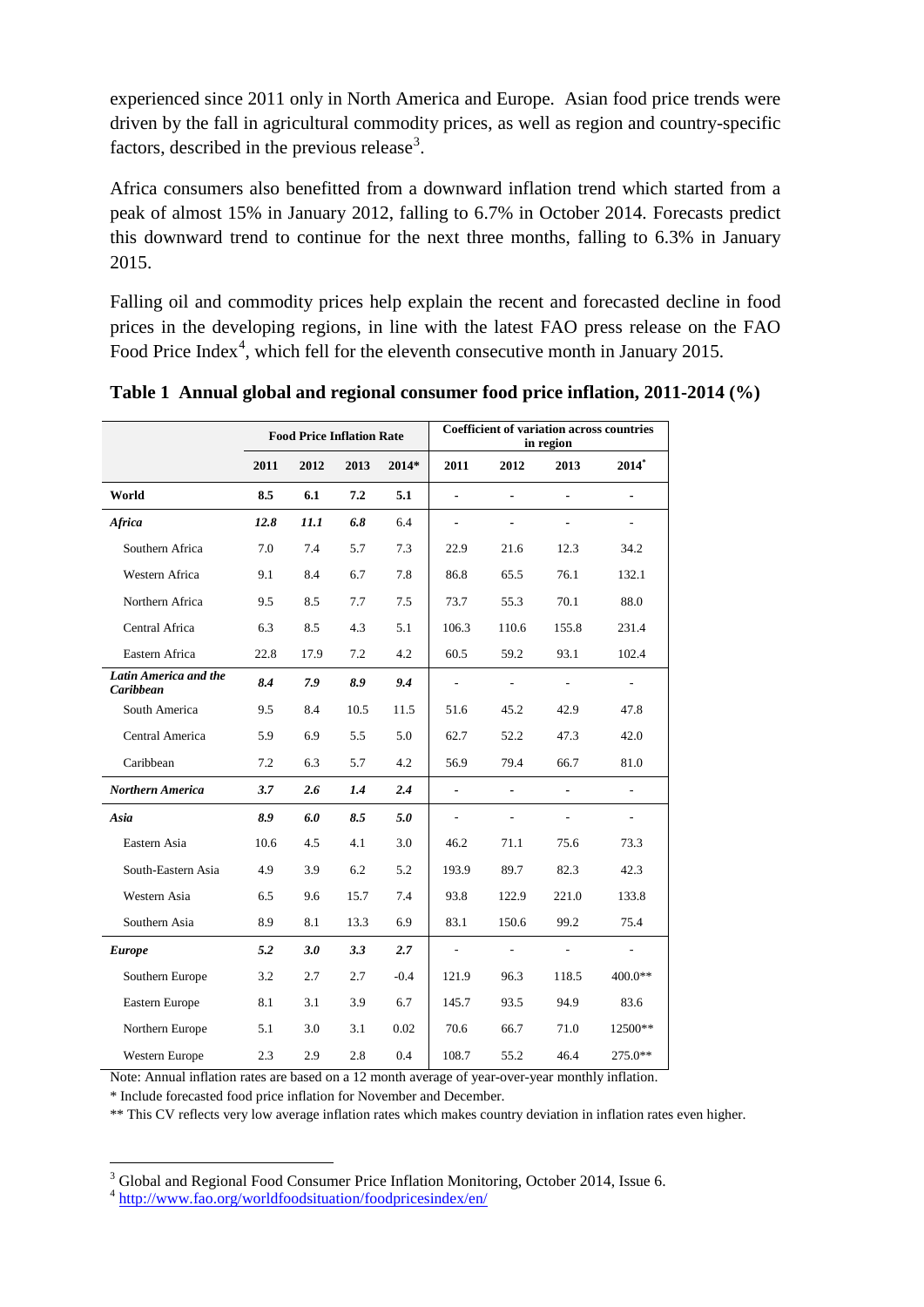Europe and North America, which experienced the lowest food price inflation since 2011, saw inflation rise since mid 2014. In Europe this increase was largely driven by the price dynamics in the Russian Federation and Ukraine, following the import restrictions adopted for supplies from the EU, US and Norway. In these countries food inflation rose from 7.1% in August to 8.7% in October 2014, with forecasts predicting a continued increase to 12.5% in January 2015. In North America, droughts on one side, and a strong economic recovery on the other, are among the causes of a food inflation that has accelerated since December 2013.

|                                    | 2014   |             |        |               |        |        |  |  |
|------------------------------------|--------|-------------|--------|---------------|--------|--------|--|--|
|                                    | Aug    | <b>Sept</b> | Oct    | $Now*$        | Dec*   | $Jan*$ |  |  |
| World                              | 4.8    | 4.9         | 4.5    | 4.4           | 4.8    | 4.7    |  |  |
| Africa                             | 6.5    | 6.3         | 6.7    | 6.7           | 7.1    | 6.3    |  |  |
| Southern Africa                    | 9.0    | 8.2         | 7.5    | 6.6           | 6.5    | 5.5    |  |  |
| Western Africa                     | 8.2    | 8.8         | 10.3   | 10.8          | 11.5   | 12.3   |  |  |
| Northern Africa                    | 6.4    | 7.0         | 8.0    | 7.3           | 8.0    | 6.0    |  |  |
| Central Africa                     | 5.8    | 6.5         | 6.6    | 7.2           | 8.4    | 10.3   |  |  |
| Eastern Africa                     | 4.2    | 2.6         | 2.0    | 1.8           | 1.7    | $-0.4$ |  |  |
| Latin America and the<br>Caribbean | 10.2   | 10.3        | 10.1   | 9.5           | 9.1    | 8.2    |  |  |
| South America                      | 12.3   | 12.3        | 11.7   | 11.5          | 11.2   | 10.4   |  |  |
| Central America                    | 6.1    | 6.4         | 6.7    | 5.2           | 4.5    | 3.3    |  |  |
| Caribbean                          | 4.9    | 5.4         | 5.9    | 6.0           | 5.9    | 6.0    |  |  |
| <b>Northern America</b>            | 2.6    | 3.0         | 3.1    | 3.2           | 3.5    | 3.4    |  |  |
| Asia                               | 4.4    | 4.3         | 3.7    | $3.5^{\circ}$ | 4.1    | 4.0    |  |  |
| Eastern Asia                       | 3.1    | 2.5         | 2.1    | 2.5           | 2.1    | 1.6    |  |  |
| South-Eastern Asia                 | 3.6    | 4.5         | 4.6    | 4.9           | 4.2    | 2.5    |  |  |
| Western Asia                       | 4.2    | 4.0         | 3.3    | 5.4           | 3.1    | 4.5    |  |  |
| Southern Asia                      | 6.1    | 6.1         | 4.9    | 3.7           | 6.3    | 7.0    |  |  |
| <b>Europe</b>                      | 2.5    | 3.3         | 3.5    | 3.6           | 3.9    | 4.5    |  |  |
| Southern Europe                    | $-1.4$ | $-0.5$      | 0.0    | 0.1           | 0.0    | $-0.1$ |  |  |
| Eastern Europe                     | 7.1    | 8.4         | 8.7    | 9.2           | 10.5   | 12.5   |  |  |
| Northern Europe                    | $-0.5$ | $-0.6$      | $-0.6$ | $-0.9$        | $-1.7$ | $-2.1$ |  |  |
| <b>Western Europe</b>              | $-0.2$ | 0.3         | 0.4    | 0.2           | $-0.3$ | $-0.6$ |  |  |

**Table 1a Monthly global and regional consumer food price inflation (%)**

Note: monthly inflation rates are year-over-year inflation rates.

\* Forecasts

### **Regional focus: Latin America**

Latin American consumers experienced a four year record high food inflation of 10.3% in September 2014, driven largely by trends in South and Central America. A gradual inversion of this tendency is expected for the last part of 2014, and beginning of 2015. A similar trend is shown by South America, the main driver of the price dynamics in the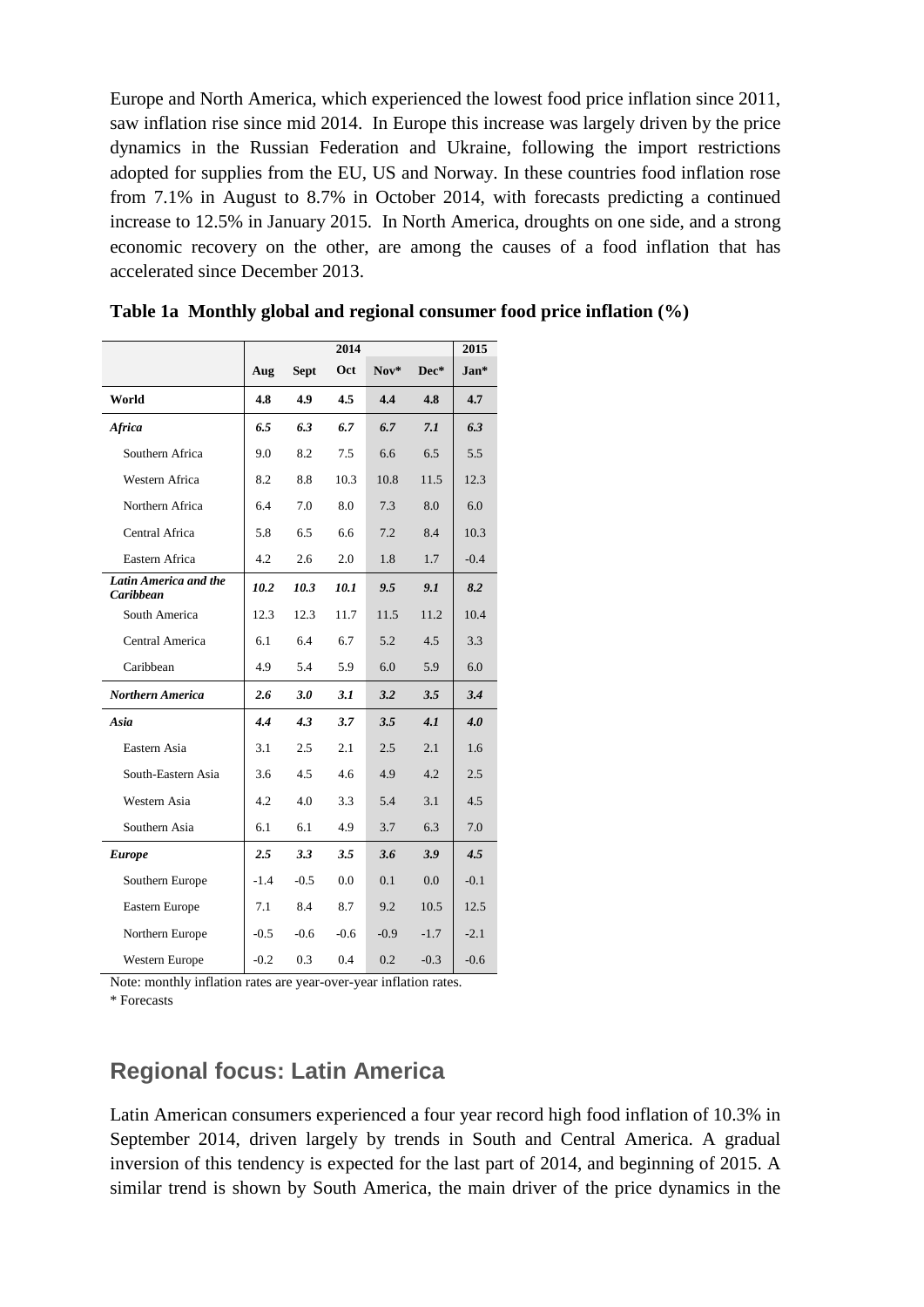sub-region. Both Caribbean and Central America recorded an increase in food inflation up to October 2014, followed by a forecast of stable (Caribbean) or decreasing food inflation rate (Central America) from November 2014 to January 2015 (Chart 2).



**Chart 2: Food consumer price inflation – Latin America and sub-regions (y-o-y)**

Since 2013 food inflation in South America has been considerably higher than in Central America and the Caribbean, with the gap widening in 2014. Last year, in particular, average food inflation in South America (11.6%) was twice as high that of Central America (5.0%) and three times that of the Caribbean (3.8%). FAO forecasts up to January 2015 indicate steady food inflation for the Caribbean countries and a decline in South America and Central America. The most significant countries behind these subregional results include the Dominican Republic and Haiti, Brazil, and Mexico, respectively.

In the Caribbean, both the Dominican Republic and Haiti saw food inflation increase from the beginning of 2014 till October, when it reached an annual peak of 5.4% and 5%, respectively. Partly as a result of declining oil prices, sub-regional food inflation is forecasted to remain at its October levels through to January 2015.

In South America, Brazil's consumer food inflation remained high but constant throughout 2014. Sao Paulo, Brazil's largest city, saw general consumer inflation rise in 2014 due to increases in food and housing costs, highlighting the central bank's ongoing challenges in combating inflationary pressures. From January to October 2014, consumer prices increased at an average rate of 6.3% while food prices rose at an average rate of 7.4%, likely driven by large tourist flows attracted by the World Cup and by other demand factors.